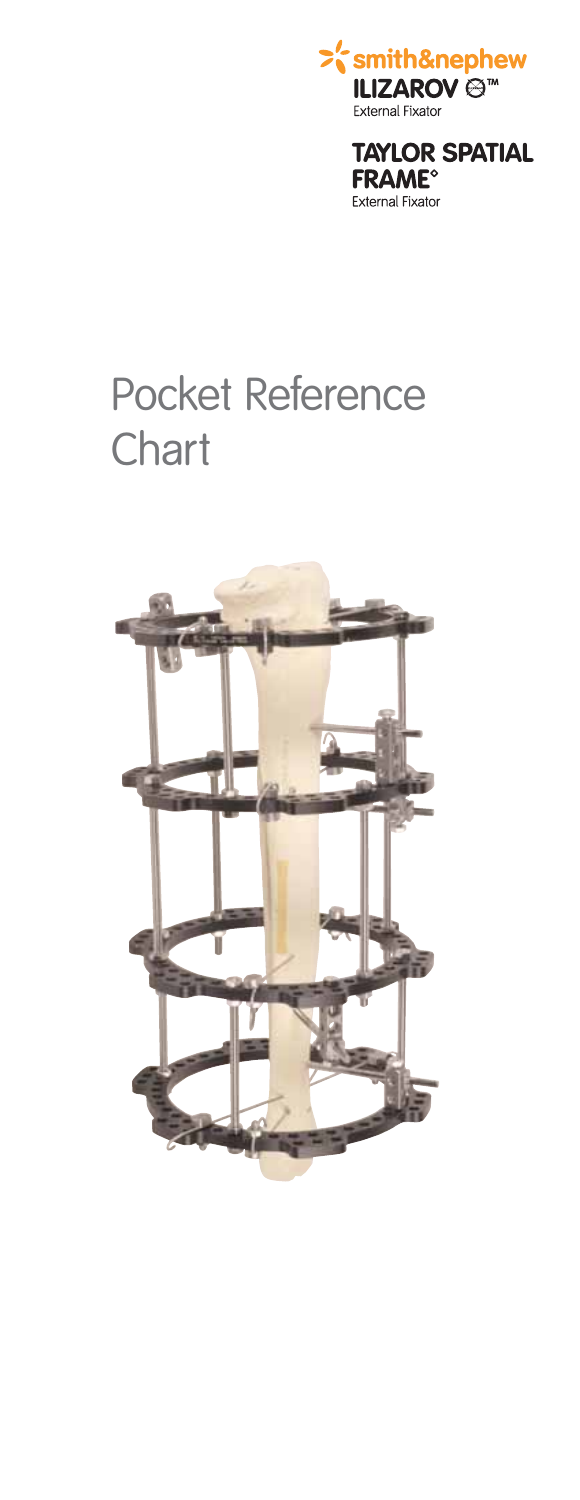# Rings and Plates

Half Rings (SST)

|  | Cat. No. Internal |
|--|-------------------|
|  | Diamatau          |

|         | <b>Diameter</b>  |                   |                 |
|---------|------------------|-------------------|-----------------|
| 10-1317 | 80 mm            | Cat. No. Internal |                 |
| 10-1300 | $100 \text{ mm}$ |                   | <b>Diameter</b> |
| 10-1301 | $110 \text{ mm}$ | 101306            | 160 mm          |
| 10-1302 | 120 mm           | 101307            | 180 mm          |
| 10-1303 | 130 mm           | 101308            | 200 mm          |
| 10-1304 | 140 mm           | 101309            | 220 mm          |
| 10-1305 | $150 \text{ mm}$ | 101310            | 240 mm          |

5/8 Rings (SST)

| Cat. No. | <b>Internal</b> |
|----------|-----------------|
|          | Diameter        |
| 10-1323  | 130 mm          |
| 10-1325  | 150 mm          |
| 10-1326  | 160 mm          |
| 10-1327  | 180 mm          |
|          |                 |



# Half Rings With Curved Extremities (SST)

| Cat. No. Internal |                 |
|-------------------|-----------------|
|                   | <b>Diameter</b> |
| 10-1332 120 mm    |                 |
| 10-1333 130 mm    |                 |
| 10-1335 150 mm    |                 |

Half Ring (Composite)

| 1.1911111171120111700011011 |                                                                |                 |  |                 |  |
|-----------------------------|----------------------------------------------------------------|-----------------|--|-----------------|--|
|                             | Cat. No. Internal Cat. No. Internal Degrees<br><b>Diameter</b> |                 |  | <b>Diameter</b> |  |
| 10-1367 80 mm               |                                                                |                 |  |                 |  |
| 10-1356 160 mm              |                                                                |                 |  |                 |  |
| 10-1350 100 mm              |                                                                | 101355 150 mm   |  |                 |  |
|                             | 7110-1347 170 mm                                               | 71101453 130 mm |  | 180             |  |
| 10-351                      | 110 mm 71101455 150 mm                                         |                 |  | 180             |  |
| 10-1357 180 mm              |                                                                | 71101456 160 mm |  | 180             |  |
|                             | 10-1352 120 mm                                                 | 71101457 180 mm |  | 180             |  |
| 10-1358                     | 200 mm                                                         | 71101458 200 mm |  | 180             |  |
| 10-1353                     | $130$ mm                                                       | 71101555 150 mm |  | 90              |  |
| 10-1359                     | 220 mm                                                         | 71101557 180 mm |  | 90              |  |
|                             | 10-1354 140 mm 71101558 200 mm                                 |                 |  | 90              |  |
| 10-1360                     | 240 mm                                                         |                 |  |                 |  |
|                             |                                                                |                 |  |                 |  |

## 5/8 Ring (Composite)

| Cat. No.         | Internal |
|------------------|----------|
|                  | Diameter |
| 10-1367          | 80 mm    |
| 10-1363          | 130 mm   |
| 10-1364          | 150 mm   |
| 10-1365          | 160 mm   |
| 10-1366          | 180 mm   |
| 7110-1362 200 mm |          |

|--|

| Half Pin Rings (Composite) |          |  |  |
|----------------------------|----------|--|--|
| Cat. No. Internal          |          |  |  |
|                            | Diameter |  |  |
| 7110-1453 130 mm           |          |  |  |
| 7110-1455 150 mm           |          |  |  |
| 7110-1456 160 mm           |          |  |  |
| 7110-1457 180 mm           |          |  |  |
| 7110-1458 200 mm           |          |  |  |
|                            |          |  |  |



|                   |          | Half Pin Arches (Composite) |
|-------------------|----------|-----------------------------|
| Cat. No. Internal |          | Arc                         |
|                   | Diameter |                             |
| 7110-1555 150 mm  |          | 90                          |
| 7110-1557 180     |          | 90                          |
| 7110-1558 200     |          | 90                          |

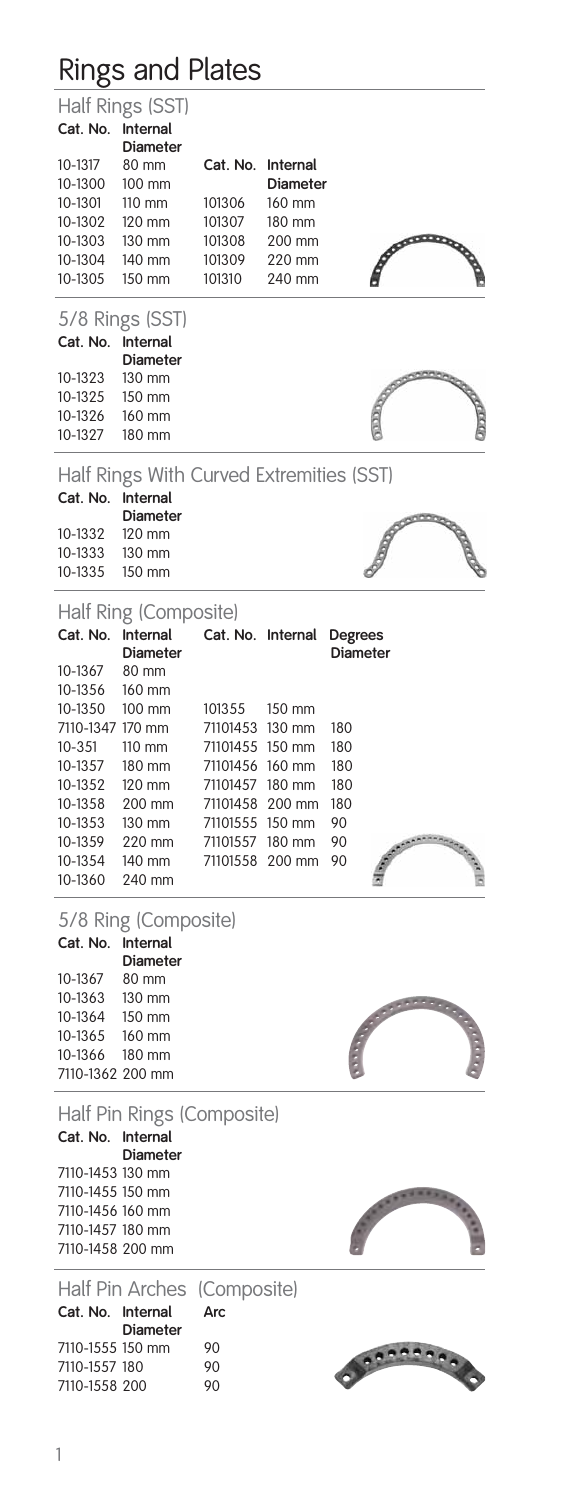Foot Rings (Composite) **Cat. No. Internal Length**   $\ldots, \ldots, \ldots$ **Diameter** 10-1219 100 mm 80 10-1211 120 mm 80<br>10-1213 140 mm 80 10-1213 140 mm 80<br>10-1215 160 mm 80 160 mm  $(1111111111)$ 10-1217 180 mm 80<br>10-1210 100 mm 160 100 mm 160 10-1212 120 mm 160 10-1214 140 mm 160<br>10-1216 160 mm 160 10-1216 160 mm 160<br>10-1218 180 mm 160 (\*\*\*\*\*\*\*\*\*\*\*\*\*\*\*\*\*\*\* 180 mm Short Connection Plates (SST) **Cat. No. Length Holes**<br>10-1810 35 mm 2 10-1810 35 mm 2<br>10-1800 45 mm 3  $45 \text{ mm}$  3<br>55 mm 4 10-1801 55 mm 4 10-1802 65 mm 5 75 mm 6<br>85 mm 7 10-1804 85 mm 7 10-1805 10-1806 105 mm 9<br>10-1807 115 mm 10  $0.000000$ 10-1807 115 mm 10 Long Connection Plates (SST) **Cat. No. Length Holes** 10-0400 155 mm 8 10-0401 235 mm 12 10-0402 335 mm 17 **. . . . . . . . . . . .** Long Connection Plates (Composite) **Cat. No. Length** 10-0420 155 mm 10-0421 235 mm . . . . . . . . . . . . . 10-0422 335 mm Connection Plates With Threaded Ends (SST)<br>Cat. No. Length Holes Cat. No. Length 10-0500 135 mm 5<br>10-0501 175 mm 7 10-0501 175 mm 7 10-0502 215 mm 9  $- - - - - - - -$ 10-0503 255 mm 11 Twisted Plates (SST) **Cat. No. Length Holes** L10-1900 45 mm 8<br>10-1901 65 mm 12 10-1901 65 mm<br>10-1902 85 mm 85 mm 17 Curved Plate (SST) **Cat. No. Holes** 10-2000 3

# Nuts, Bolts and Washers

#### Nut (SST)

**Cat. No. Description** 10-3300 10 mm hex head/6 mm I.D./5 mm thick

### Thin Nut (SST)

**Cat. No. Description** 10-3303 10 mm hex head/6 mm I.D./2.5 mm thick

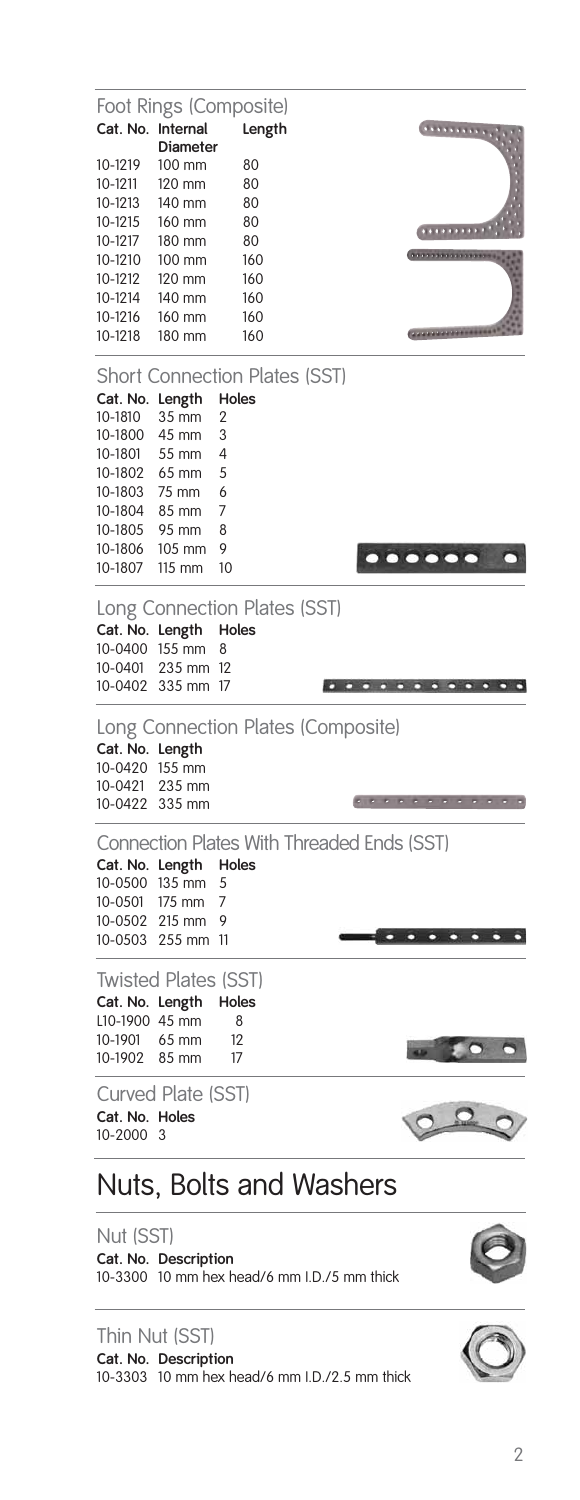| Nylon Insert Nut |                                             |  |  |
|------------------|---------------------------------------------|--|--|
|                  | Cat. No. Description                        |  |  |
|                  | 10-3301 10 mm hex head/6 mm I.D./5 mm thick |  |  |



| <b>Ouick-Connect Nut (SST)</b><br>Cat. No.<br>7101-1002                                                                              |                                                                                      |     |
|--------------------------------------------------------------------------------------------------------------------------------------|--------------------------------------------------------------------------------------|-----|
| <b>Connection Bolts (SST)</b><br>Cat. No. Length<br>10-0550 8 mm<br>10-3200 10 mm<br>10-3201 16 mm<br>10-3203 20 mm<br>10-3202 30 mm |                                                                                      |     |
| Shoulder Bolt (SST)<br>Cat. No.<br>7101-3204                                                                                         |                                                                                      |     |
| Spacing Washers (SST)<br>Cat. No. Thickness<br>10-2700 1.5 mm<br>10-2701 2.0 mm 14 mm<br>20-1800 2.0 mm 20 mm                        | <b>Diameter</b><br>$12 \text{ mm}$                                                   |     |
| Slotted Washer (SST)<br>Cat. No. Thickness<br>10-2600 2.0 mm                                                                         |                                                                                      |     |
| <b>Fixation Bolt Washers (SST)</b><br>Cat. No. Thickness<br>10-2706<br>$2.0$ mm<br>10-2707<br>$4.0$ mm                               |                                                                                      |     |
| Conical Washer Couple (SST)<br>Cat. No.<br>20-1700                                                                                   |                                                                                      |     |
| Split Locking Washer (SST)<br>Cat. No. Thickness<br>10-2702<br>$2.0$ mm                                                              |                                                                                      |     |
| Star Washer (SST)<br>Cat. No.<br>10-2708                                                                                             |                                                                                      | سمع |
|                                                                                                                                      | Wires, Pins and Fixation Bolts                                                       |     |
| Cat. No. Diameter<br>10-2101<br>$1.5 \text{ mm}$<br>10-2102<br>$1.8 \text{ mm}$                                                      | ILIZAROV Wires (Bayonet Point) (SST)<br>Length<br>300 mm<br>370 mm                   |     |
| Cat. No. Diameter<br>10-2106<br>$1.5 \text{ mm}$<br>10-2107<br>$1.8 \text{ mm}$                                                      | <b>ILIZAROV Wires Bayonet Point With Stopper (SST)</b><br>Length<br>300 mm<br>400 mm |     |
| Cat. No. Diameter<br>7101-15001.8 mm                                                                                                 | ILIZAROV Wires Bayonet Point (TI)<br>Length<br>400 mm                                |     |
| Cat. No. Diameter Length                                                                                                             | ILIZAROV Wires Bayonet Point With Stopper (TI)                                       |     |

7101-1502 1.8 mm 400 mm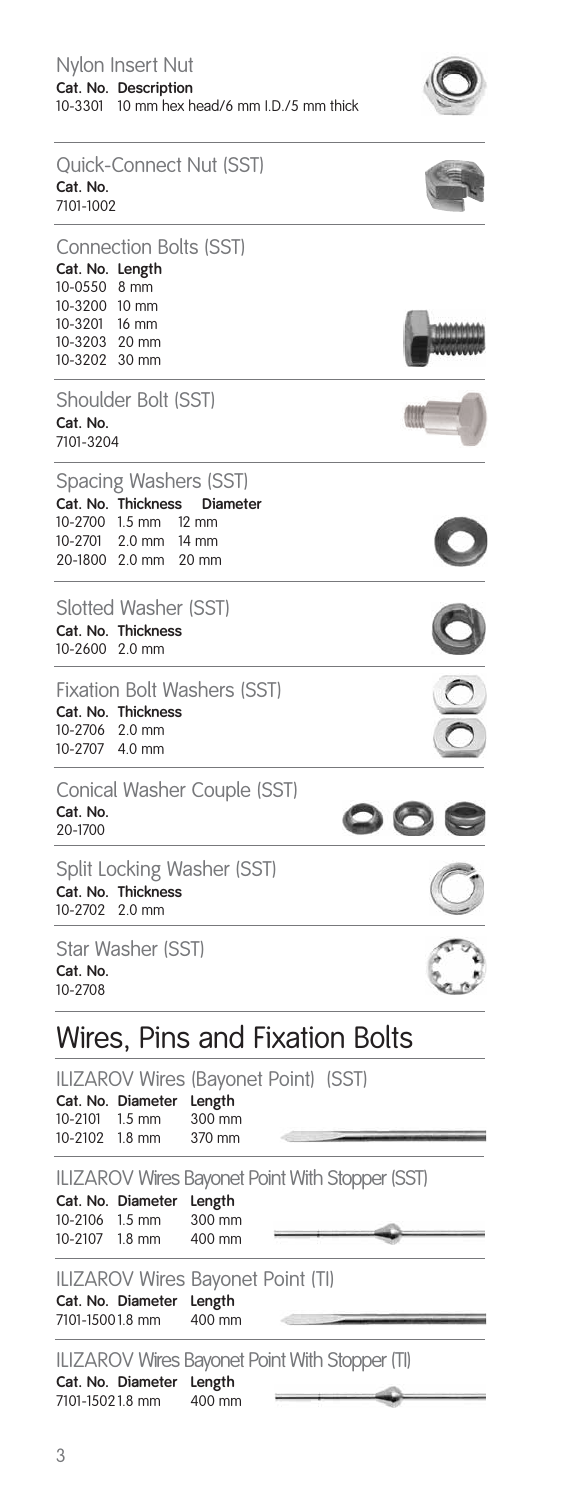

**Cat. No. Description** 7114-3107 SST 7101-1550 TI

Olive Wire Washers



10-0100<br>10-0101 10-0101 150 mm<br>10-0102 200 mm 10-0102 200 mm<br>10-0103 250 mm 250 mm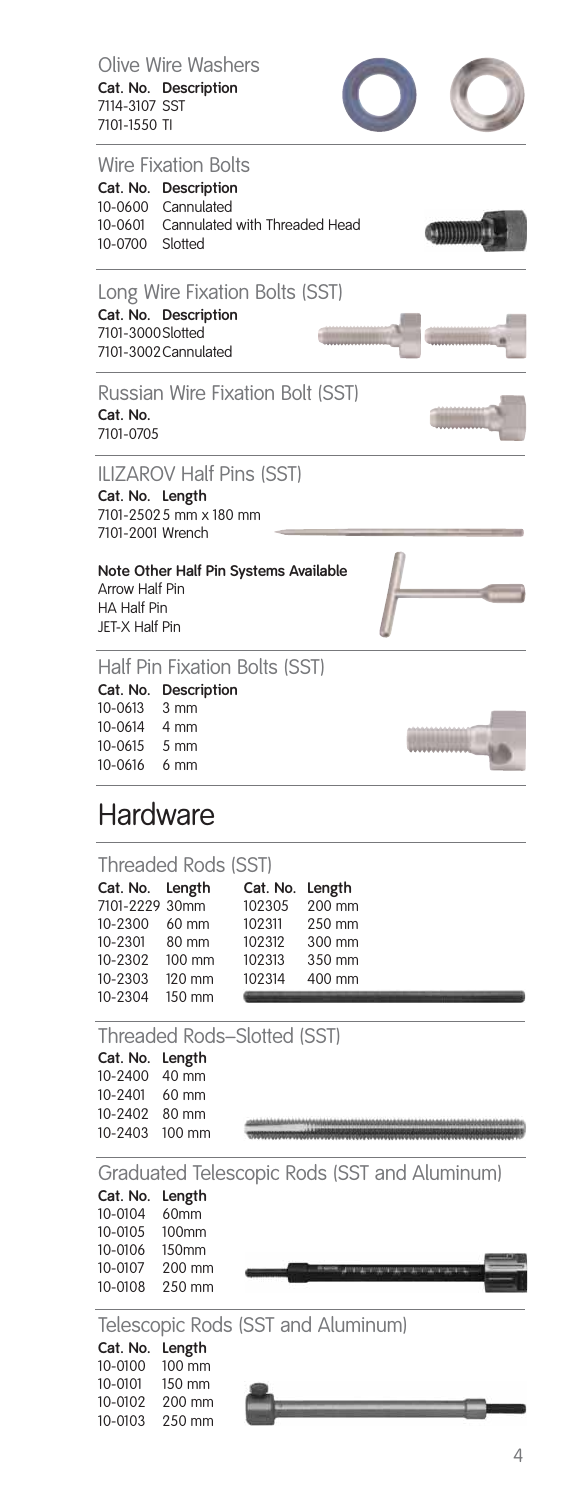4 Pt. Distraction/Compression Counter (SST)

#### **Cat. No. Description**

10-3302 10 mm square head



| Cat. No. Length<br>10-0900<br>10-0910<br>10-0901<br>10-0911 | <b>Threaded Sockets (SST)</b><br>20 mm<br>30 mm<br>40 mm<br>$60 \text{ mm}$   |                                           |
|-------------------------------------------------------------|-------------------------------------------------------------------------------|-------------------------------------------|
| 10-1700<br>10-1702                                          | Hinges-Female (SST)<br>Cat. No. Description<br>Standard<br><b>Low Profile</b> |                                           |
| 10-1600<br>10-1602                                          | Hinges-Male (SST)<br>Cat. No. Description<br>Standard<br>Low Profile          | alimialalala                              |
| 10-2501                                                     | Hinges-90° (SST)<br>Cat. No. Description<br>Standard<br>10-2500 Low Profile   |                                           |
| Cat. No. Holes<br>10-1500<br>10-1501<br>10-1502             | Posts-Female (SST)<br>2<br>3<br>4                                             |                                           |
| Cat. No. Holes<br>10-1400<br>10-1401<br>10-1402             | Posts-Male (SST)<br>2<br>3<br>4                                               |                                           |
| Cat. No.<br>10-0800                                         | <b>Bushing (SST)</b>                                                          |                                           |
| Cat. No.<br>10-2550                                         | Universal Joint (SST)                                                         |                                           |
| Cat. No.<br>7101-1000                                       |                                                                               | Adjustable Pin Clamp Lockable Hinge (SST) |
| Cat. No.<br>10-1432                                         | Translation / Rotation Device (SST)                                           |                                           |
|                                                             | Wire Fixation Buckles (SST)<br>Cat. No. Description                           |                                           |

**Cat. No.** 7101-1001

10-0200 For Stainless Steel Ring 10-0250 For Composite Ring

Add-A-Ring Adapter (SST)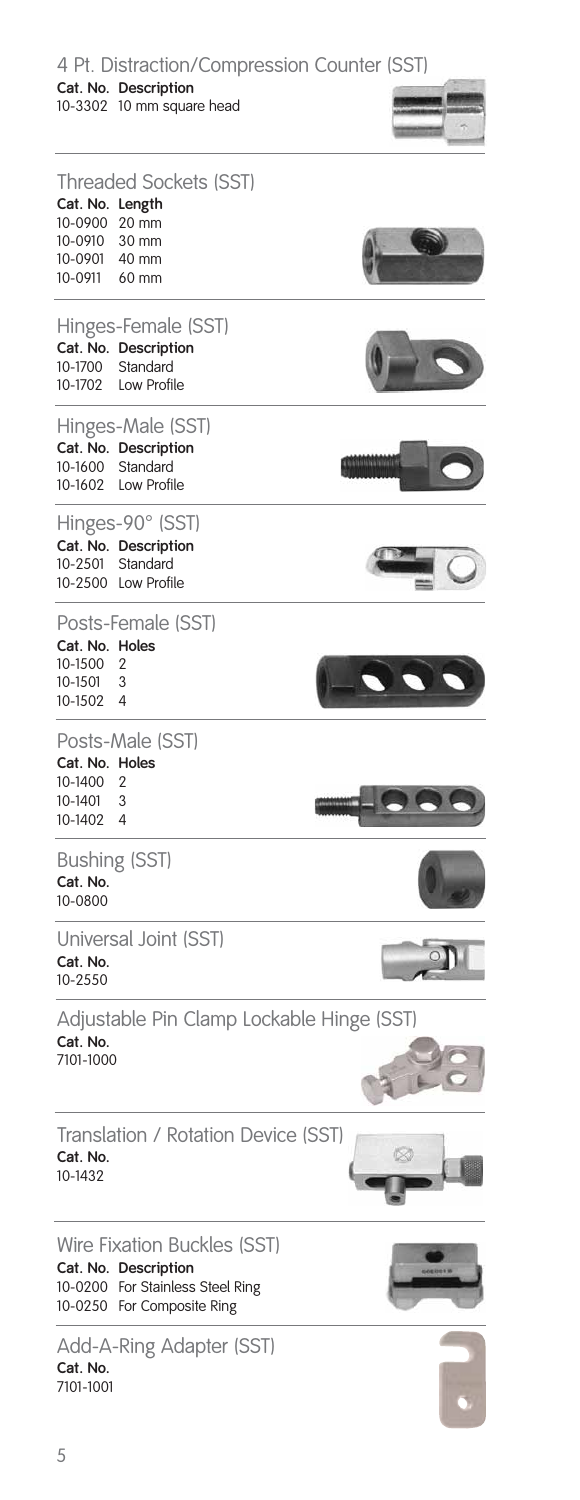# Instruments

| Cat. No.<br>10-3101               | Dynamometric Wire Tensioner                                                               |  |
|-----------------------------------|-------------------------------------------------------------------------------------------|--|
| Cat. No.<br>10-3100               | <b>Wire Tensioner</b>                                                                     |  |
| Cat. No.<br>10-2911               | <b>Fixation Bolt Wrench</b>                                                               |  |
| Cat. No.<br>10-2910               | <b>Slotted Hex Wrench</b>                                                                 |  |
|                                   | <b>Tubular Wrench</b><br>Cat. No. Description<br>10-3000 Angulated, 10 mm                 |  |
| 10-2905 10 mm                     | Surgeon Wrench, Extended Handle<br>Cat. No. Description                                   |  |
| 10-2907 10 mm                     | Surgeon Wrench, Flex Head<br>Cat. No. Description                                         |  |
|                                   | Surgeon Wrench, Extended Handle<br>Cat. No. Description<br>10-2906 13 mm Open/Box End     |  |
|                                   | <b>Patient Wrench</b><br>Cat. No. Description<br>10-2900 10 mm Open/Box End               |  |
| 10-2901                           | Surgeon Wrench<br>Cat. No. Description<br>19 mm Open/Box End<br>(for Graduated Tel. Rods) |  |
| Wire Guide<br>Cat. No.<br>10-2930 |                                                                                           |  |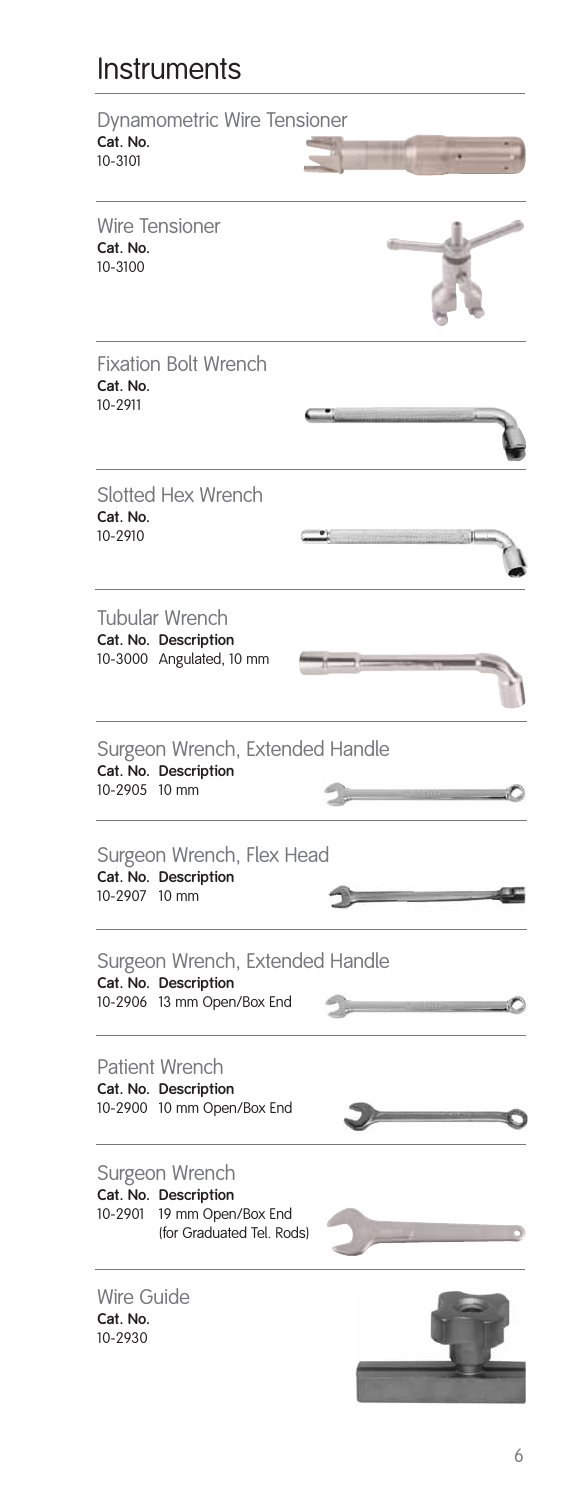# RANCHO System

| Cubes (SST)               |                                |  |
|---------------------------|--------------------------------|--|
| Cat. No. Holes<br>10-3451 | 1                              |  |
| 10-3452 2                 |                                |  |
| 10-3453 3                 |                                |  |
| 10-3454 4                 |                                |  |
| 10-3455 5                 |                                |  |
|                           | <b>Centering Sleeves (SST)</b> |  |
|                           | Cat. No. Description           |  |
| 10-3404 4 mm              |                                |  |
| 10-3405 5 mm              |                                |  |
| 10-3406 6 mm              |                                |  |
|                           | Set Screws (SST)               |  |
| Cat. No.<br>11-2727       |                                |  |
|                           | Hex Driver, Straight           |  |
|                           | Cat. No. Description           |  |
| 11-2719                   | $3.0$ mm                       |  |
|                           | Hex Driver, 90°                |  |
|                           | Cat. No. Description           |  |
| 11-2717                   | $3.0$ mm                       |  |
|                           | <b>Adapter Sleeve</b>          |  |
| Cat. No.                  |                                |  |
| 7101-1005                 |                                |  |
|                           | HEX-FIX° Guide and Trocar      |  |
| Cat. No.                  |                                |  |
| 7103-1040                 |                                |  |
|                           | Pin Clamp (SST)                |  |
| Cat. No.                  | Holes                          |  |
| 10-0301                   | 1                              |  |
| 10-0302                   | $\overline{2}$                 |  |
| 10-0303                   | 3                              |  |
| 10-0304                   | 4                              |  |
| 10-0305                   | 5                              |  |

# Femoral

Femoral Arches (SST)

**Cat. No. Description** 20-1002 90° Arch, Small Size 20-1004 120° Arch, Small Size 20-1006 90° Arch, Large Size 20-1008 120° Arch, Large Size



**CONTRACTOR** 

Femoral Arches (Composite)

**Cat. No. Description** 20-1030 90° Arch, Small Size 20-1032 120° Arch, Small Size 20-1034 90° Arch, Large Size 20-1036 120° Arch, Large Size

Oblique Support Connection (SST) **Cat. No.** 20-1300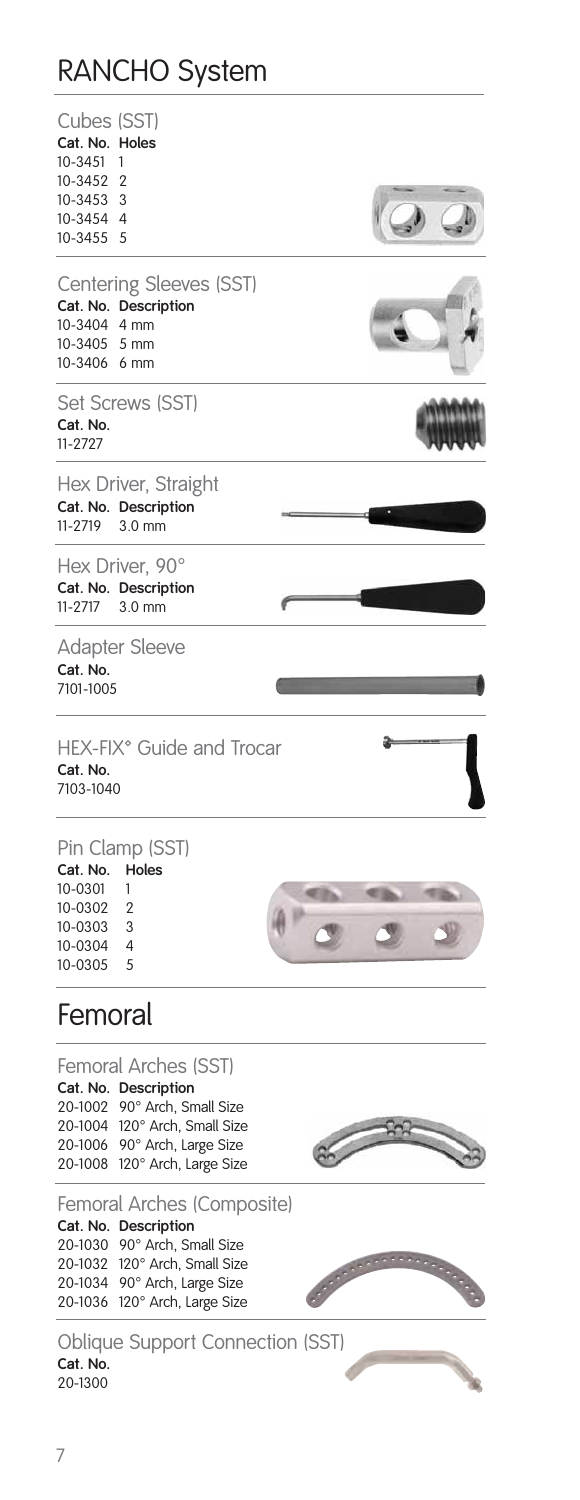



7101-3621 ILIZAROV System, Plates<br>7101-3622 ILIZAROV System, Wires

7101-3622 ILIZAROV System, Wires and Instruments<br>7101-3623 ILIZAROV System, Rods, Posts, Supports

ILIZAROV System, Rods, Posts, Supports and Hinges

7101-3624 ILIZAROV System, Telescopic Rods

Loaner Services ILIZAROV Sets

| Cat. No. Description                     |
|------------------------------------------|
| ILIZAROV Basic Set (2 Trays)             |
| <b>RANCHO Instrument Set</b>             |
| RANCHO Hardware and Implants             |
| Small Bone Fixator Instruments           |
| Small Bone Fixator Hardware and Implants |
|                                          |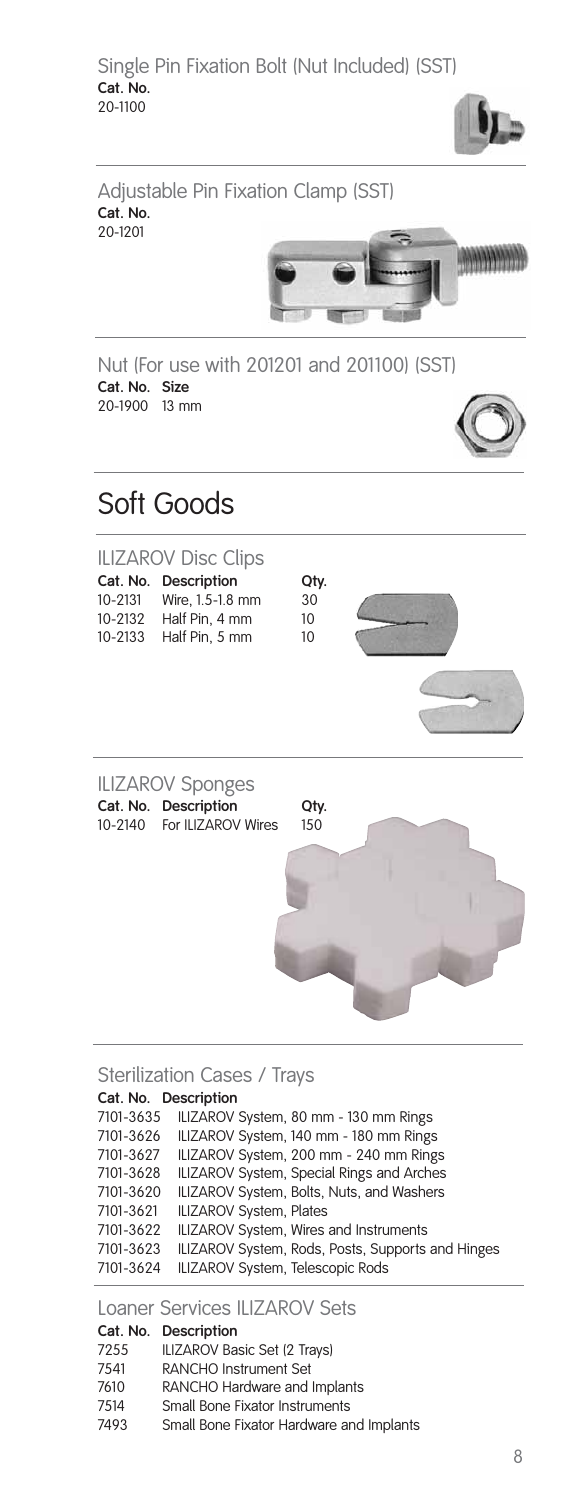# TAYLOR SPATIAL FRAME

| <b>Standard Frames</b> |                                       |  |
|------------------------|---------------------------------------|--|
|                        | Cat. No. Description                  |  |
| 7107-1442              | Medium struts, 155 mm rings           |  |
| 7107-1551              | Short struts, 180 mm rings            |  |
|                        | 7107-1552 Medium struts, 180 mm rings |  |
|                        |                                       |  |

#### Open Frames

**Cat. No. Description** 7107-2552 Medium struts, 180 mm rings 7107-2662 Medium struts, 205 mm rings

### Foot Frame

**Cat. No. Description** 7107-3442 Medium struts, 155 mm rings







aaal

| <b>Full Rings</b> |                       |  |
|-------------------|-----------------------|--|
| Cat. No.          | <b>Inner Diameter</b> |  |
| 7107-0111 80 mm   |                       |  |
| 7107-0112 105 mm  |                       |  |
| 7107-0113         | $130 \text{ mm}$      |  |
| 7107-0114 155 mm  |                       |  |
| 7107-0115 180 mm  |                       |  |
| 7107-0116 205 mm  |                       |  |
| 7107-0117 230 mm  |                       |  |

#### Half Rings

|                  | Cat. No. Inner Diameter |
|------------------|-------------------------|
| 7107-0123 130 mm |                         |
| 7107-0124 155 mm |                         |
| 7107-0125 180 mm |                         |
| 7107-0126 205 mm |                         |
| 7107-0127 230 mm |                         |
|                  |                         |

#### 2/3 Rings

| Cat. No.         | <b>Inner Diameter</b> |
|------------------|-----------------------|
| 7107-0131 80 mm  |                       |
| 7107-0132 105 mm |                       |
| 7107-0133 130 mm |                       |
| 7107-0134 155 mm |                       |
| 7107-0135 180 mm |                       |
| 7107-0136 205 mm |                       |
| 7107-0137 230 mm |                       |
|                  |                       |

### Foot Rings & U-Plates

| Cat. No.  | Description      |
|-----------|------------------|
| 7107-0141 | 80 mm            |
| 7107-0142 | $105 \text{ mm}$ |
| 7107-0143 | 130 mm           |
| 7101-0144 | 155 mm Long      |
| 7107-0145 | 180 mm Long      |
| 7107-0154 | 155 mm Short     |
| 7107-0155 | 180 mm Short     |
|           |                  |

#### Standard Struts

| <b>Description</b> |
|--------------------|
| X-Short, 75-96 mm  |
| Short, 90-125 mm   |
| Medium, 116-178 mm |
| Long, 169-283 mm   |
|                    |





**Comma Rendi** 細眼

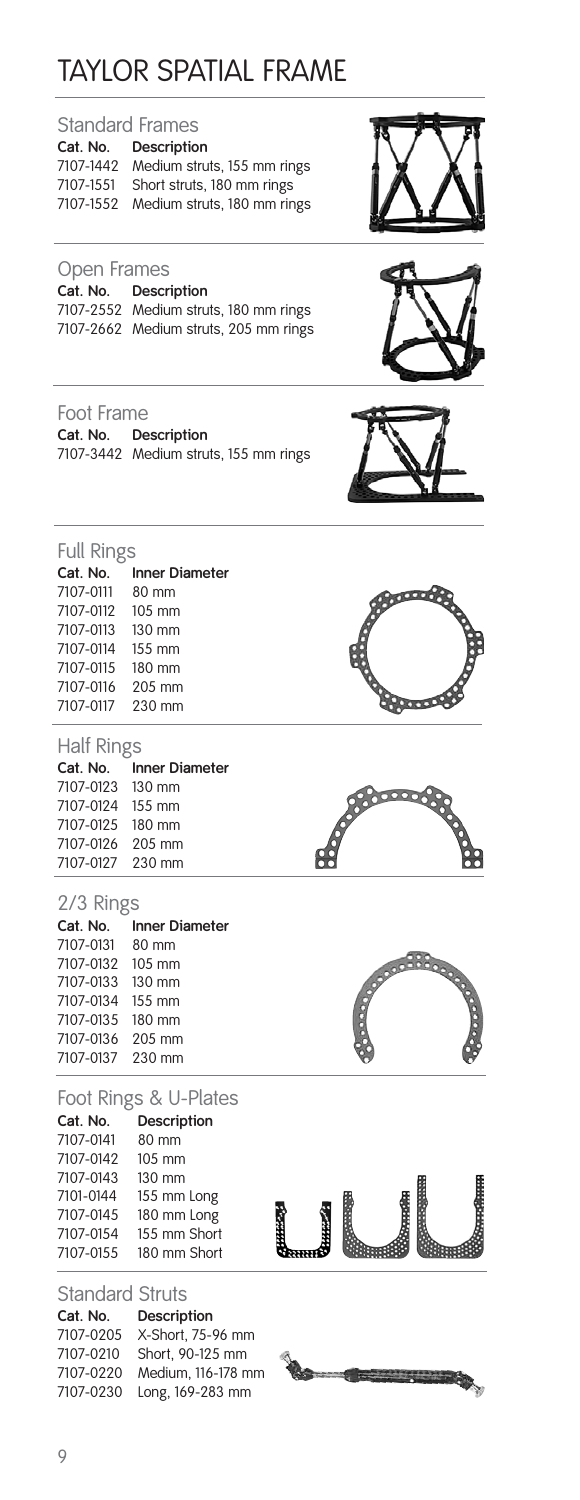| FAST FX° Struts<br>Cat. No.                     | Description                                                           |  |
|-------------------------------------------------|-----------------------------------------------------------------------|--|
| 7107-0705<br>7107-0710<br>7107-0720             | X-Short, 91-121 mm<br>Short, 116-152 mm<br>Medium, 143-205 mm         |  |
| 7107-0730                                       | Long, 195-311 mm                                                      |  |
| <b>Accessory Block</b><br>Cat. No.<br>7107-0161 | Description<br><b>Accessory Block</b>                                 |  |
| Lobe<br>Cat. No.<br>7107-0160                   | Description<br>X-Short, 75-96 mm                                      |  |
| Bolts (SST)                                     |                                                                       |  |
| Cat. No.<br>7107-0310                           | Description<br>Shoulder Bolt                                          |  |
| Wrench                                          |                                                                       |  |
| Cat. No.<br>7107-0410                           | Description<br>Torque Wrench                                          |  |
| <b>ID Bands</b>                                 |                                                                       |  |
| Cat. No.                                        | Description                                                           |  |
| 7107-0320<br>7107-0340                          | <b>Standard Strut ID Band Kit</b><br><b>FAST FX Strut ID Band Kit</b> |  |
|                                                 |                                                                       |  |
| Trays & Caddies                                 |                                                                       |  |
| Cat. No.<br>7107-0490                           | Description<br><b>Rings Tray</b>                                      |  |
|                                                 |                                                                       |  |
| 7107-0491                                       | Struts and<br>Wrenches Tray                                           |  |
| 7107-0492                                       |                                                                       |  |
|                                                 | Pins and Wires Tray                                                   |  |
| 7107-0493                                       | Lid Insert                                                            |  |